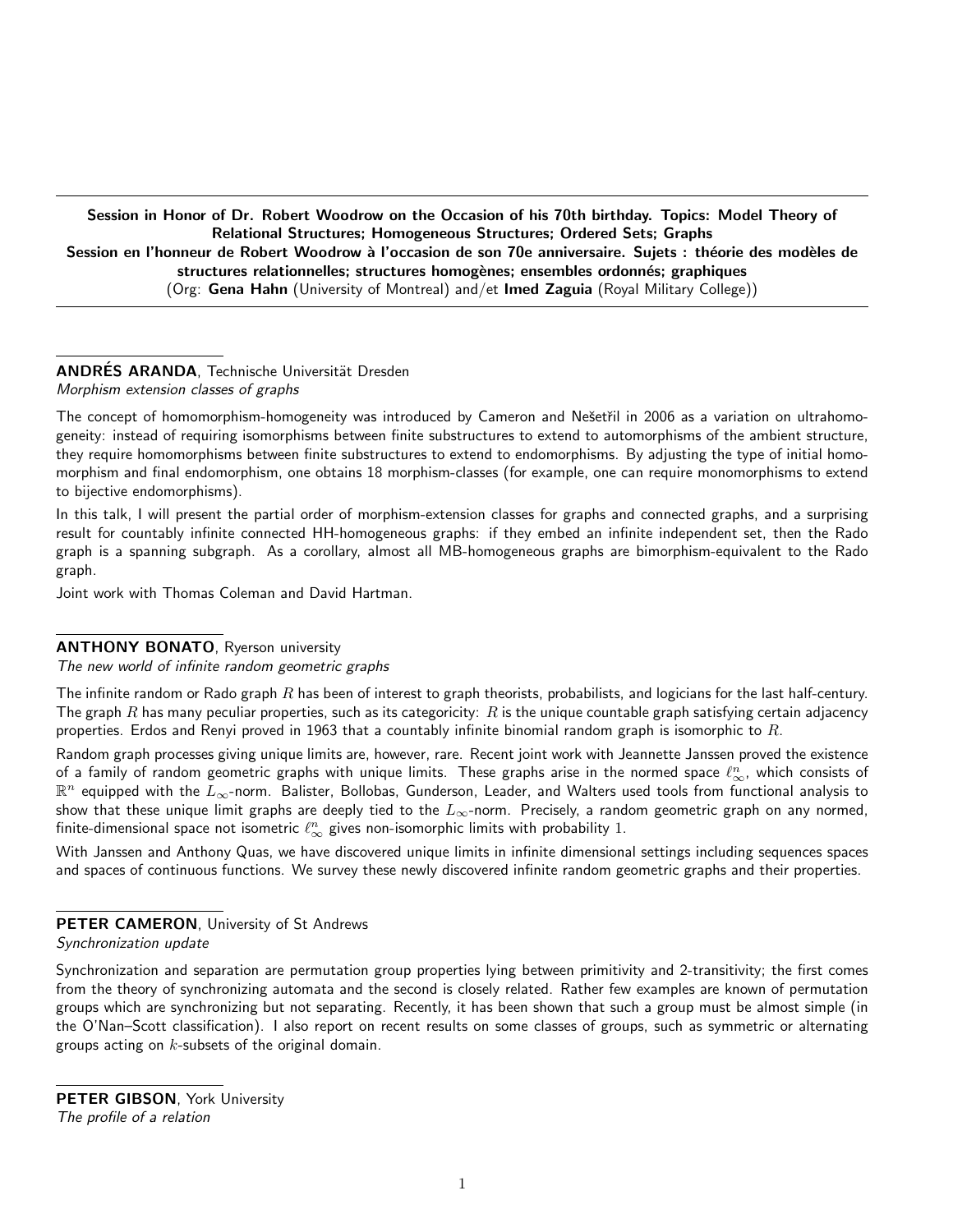Local-global results in the theory of relational structures have been a recurring theme in Robert Woodrow's work. We discuss one such result, analyzing the consequences of the hypothesis that a relational structure has only finitely many isomorphism types of size  $\kappa$ , for some infinite cardinal  $\kappa$ .

## LUCIEN HADDAD, Royal Military College of Canada Hereditarily Semi-Rigid Families of Linear Orders

Let X be a non-empty set and  $\rho$  be a relation on X. A partial map  $f: dom(f) \to X$  (where  $dom(f) \subseteq X$ ) is called a partial endomorphism of  $\rho$  if for every  $a_1, \ldots, a_t \in \text{dom}(f)$ ,  $(a_1, \ldots, a_t) \in \rho \Rightarrow (f(a_1), \ldots, f(a_t)) \in \rho$ . A partial endomorphism f of  $\rho$  is trivial if f is a subfunction of the identity map or a subfunction of a constant map on X. A relational structure  $\mathcal{R} := (X, \rho_1, \ldots, \rho_m)$  is called *hereditarily semi-rigid* if its partial endomorphisms are all trivial, i.e., if for every partial function  $f$  on  $X$ , if  $f$  is a partial endomorphism of each of  $\rho_1,\,\rho_2,\ldots,\rho_m$ , then  $f$  is trivial. In this talk, we present some of our latest results concerning hereditarily semi-rigid families of linear orders on a set  $X$ . This is joint work with Maurice Pouzet and Imed Zaguia.

## JAN HUBIČKA, Charles University

Metrically homogeneous graphs as homogenizations of  $(1, \delta)$ -structures

We discuss conjectured classification of metrically homogeneous graphs of finite diameter  $\delta$  as given by Gregory Cherlin. We focus on properties that can be derived by considering these structures as homogenizations of their reducts containing edges in distance of 1 and  $\delta$  only. We show how that all such reducts are originating from metrically homogeneous graphs with primitive automorphism group are described by means of finitely many  $(1, \delta)$ -cycles and cliques.

## **JULIA KNIGHT**, University of Notre Dame

Coding one structure in another

There are familiar examples in which a structure  $A$  is coded in a structure  $B$ . In some of these examples the decoding is effective. Harrison-Trainor, Melnikov, R. Miller, and Montalban defined a notion of effective interpretation. In their definition, the tuples from  $B$  that represent elements of  $A$  do not have a fixed arity, and the formulas that define the interpretation are computable infinitary  $\Sigma_1$ . Harrison-Trainor et al. showed that there is an effective interpretation of A in B iff there are Turing operators  $\Phi$  taking copies of  $B$  to copies of  $A$  and  $\Psi$  taking isomorphisms between copies of  $B$  to isomorphisms between the corresponding copies of A. We consider several examples, with the goal of testing whether the notion of effective interpretation captures the idea of effective decoding.

## **THOMAS KUCERA**, University of Manitoba

Saturated Free Algebras and Almost Indiscernible Theories

[With Anand Pillay, University of Notre Dame.]

We extend to uncountable languages the studies of the model theory of saturated free algebras in countable languages by [Baldwin, Shelah (1983)], and generalizations by [Pillay, Sklinos (2015)].

A theory T of cardinality  $\tau$  is  $(\mu, \kappa)$ -almost indiscernible  $(1 \leq \mu \leq \tau \lt \kappa)$  if T has a saturated model of power  $\kappa$  which is the algebraic closure of an indiscernible set of  $\mu$ -tuples. T is  $(\mu, \kappa)$ -almost indiscernible iff T is  $(\mu, \tau^+)$ -almost indiscernible.

Any such theory T is superstable, stable in all cardinalities  $\lambda \geq \tau$ , and non-multidimensional. There is a pairwise orthogonal family R of regular types over  $M_{\tau}$ , the  $\tau$ -saturated model of cardinality  $\tau$ , and a corresponding family W of types of maximal weight one sets over  $M_{\tau}$ , such that any  $N \succeq M_{\tau}$  is prime over  $M_{\tau}$  and an independent family of realizations of types in  $\mathcal{R}$ , and is the algebraic closure of  $M<sub>\tau</sub>$  and an independent family of realizations of types in W.

In a saturated free algebra in an uncountable language, the type of a basis element is well-defined. We conjecture that for an arbitrary such theory: it is totally transcendental, one-based, with quantifer elimination down to primitive formulas, and with finite Morley rank.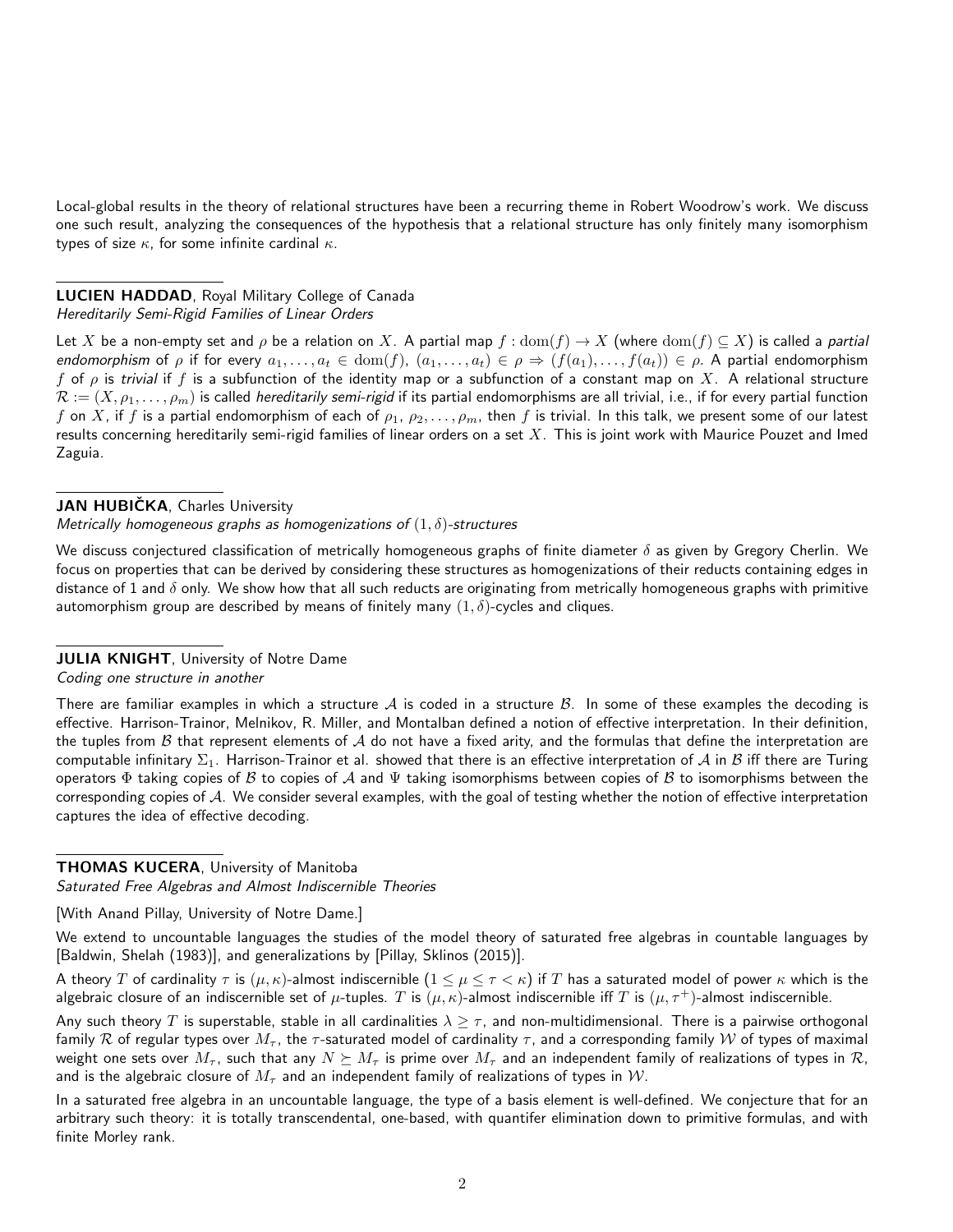We have sharper results for theories of modules.

## BENOIT LAROSE, Champlain College and LACIM, UQAM

Some questions on finite groups motivated by the complexity of QCSP

Let G be a finite group, and consider the following decision problem: given a quantified system of equations such as

$$
\exists x \forall y \exists z \, x^2 y^3 = z^4 x z \wedge y^2 z^5 = x \wedge \cdots,
$$

is it valid ? Recent developments in the algebraic theory of the computational complexity of quantified constraint satisfaction problems (QCSP) lead us to study the nature of the surjective operations compatible with the group operation, i.e. the group epimomorphisms of the form  $f: G^n \to G$ . We show, amongst other results, that if G is a quasi-simple group, then all these operations are essentially unary, whence the associated QCSP is PSPACE-complete.

(Work in progress with Barnaby Martin, University of Durham, UK)

## BOJAN MOHAR, Simon Fraser University

#### 50 years of the Ringel and Youngs Map Colour Theorem

What is the smallest genus of a surface in which the complete graph  $K_n$  can be embedded? This question, known as the Heawood problem, was resolved in 1968 by Ringel and Youngs and is henceforth known as the Map Colour Theorem. The methods used in the solution gave birth to topological graph theory.

In the 1990s, Archdeacon and Grable and Rodl and Thomas proved that the genus of random graphs behaves very much like the genus of complete graphs.

The talk will outline recent results (joint work with Yifan Jing) about genus embeddings of dense graphs building on the above-mentioned work. These results, which were originally motivated by algorithmic questions, use contemporary notions of quasi-randomness and graph limits, and lead to interesting new problems in topological graph theory.

#### MICHAEL PAWLIUK, University of Calgary

Some homogeneous directed graphs are strange

The project of finding Ramsey expansions for all homogeneous directed graphs (completed by Jasinski-Laflamme-Nguyen Van The-Woodrow in 2014) was a key development in making my PhD thesis possible. I will explain recent developments in the understanding of these homogeneous directed graphs.

# MAURICE POUZET, Claude-Bernard University and University of Calgary

#### A topological interpretation of de Jongh -Parikh theorem and applications

An ordered set  $P$  is partially well-ordered (pwo) if it contains no infinite descending chain and if all its antichains are finite. A famous result of de Jongh and Parikh (1977) asserts that among the linear extensions of  $P$ , one has a largest order type, say  $\ell(P)=\omega^{\beta_0}\cdot m_0+\cdots+\omega^{\beta_{k-1}}\cdot m_{k-1}.$  We give a topological interpretation of the coefficients of  $\ell(P)$  in terms of Cantor-Bendixson rank. The set  $Id(P)$  of ideals (non-empty up-directed initial segments) of P, once equipped with the topology induced by topology on the power set  $\mathcal{P}(P)$ , being a compact scattered topological space, we define a partition of P into k blocks  $P_i$  so that  $\beta_i$  is the rank of  ${\bf Id}(P_i)$  and  $m_i$  the number of elements having that rank. We illustrate our result with the poset  $P$  made of words over a finite alphabet  $A$ .

We compute the ordinal length of the set  $I_{<\omega}(P)$  of finitely generated ideals of a wqo  $P$  that is embeddable into  $[\omega]^{<\omega}$ , the poset of finite subsets of  $\omega$ . Building on this result, we compute the ordinal length of the set of monomial ideals in n variables. This answers a question of Aschenbrenner and Pong, 2004.

This is a joint work with C.Delhommé (Université de la Réunion) and M.Sobrani (University of Fes, Morocco).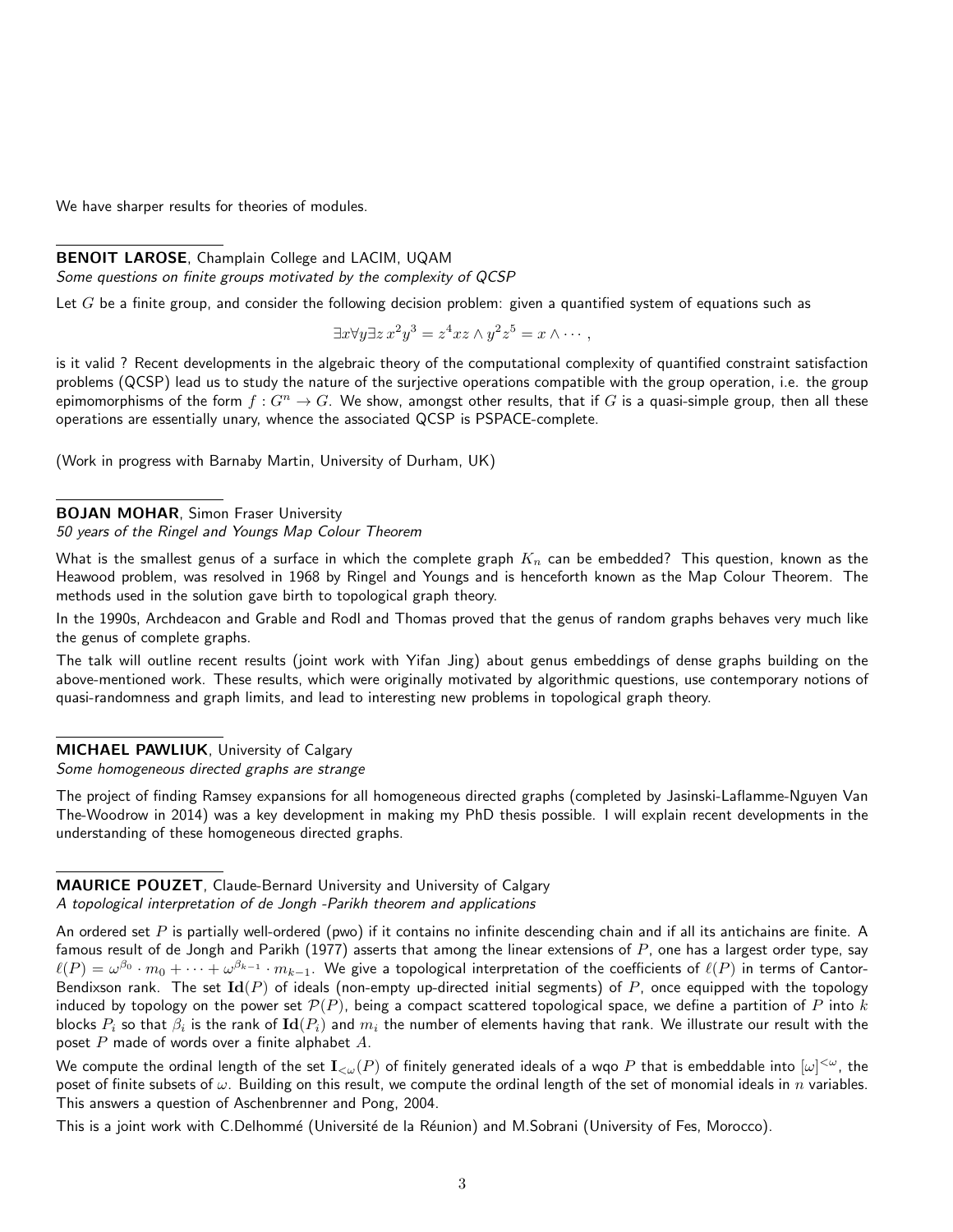#### **BILL SANDS**, University of Calgary

Two open problems from joint work with Robert Woodrow

From papers in finite partially ordered sets, written with Robert Woodrow (and others), we highlight two problems of a numerical nature which are still open after all these years.

## NORBERT SAUER, University of Calgary

#### Partitions of homogenous graphs and other structures

There are several different notions of vertex divisibility of structures. In particular in the case of homogeneous graphs and their ages. Or at least structures with a large automorphism group. Which of those notions imply which of the others? The three most prominent ones are the following:

(1) A structure is indivisible if for every partition of it into two parts there exists an embedding of the structure into one of the parts.

The age of a structure is the class of its finite induced substructures up to isomorphism.

(2) A structure is weakly indivisible if for every partition into two parts, for which the age of one of the parts is not equal to the age of the structure, is embeddable into the other part.

(3) A structure is age indivisible if for every partition into two parts the age of one of the parts is equal to the age of the structure.

#### PIERRE SIMON, UC Berkeley

Geometric homogeneous structures

Call a homogeneous structure geometric if the number of types over a finite set grows polynomially with the size of the set. By a theorem of Macpherson, this is equivalent to having few orbits on finite unordered sets (more precisely, not bounded below by an exponential of a degree two polynomial). As observed by Cameron and Macpherson, such structures all appear to be tree-like or order-like. Using results on the model theory of NIP structures, one can hope to classify geometric homogeneous structures. In this talk I will present some results initiating such a classification and a conjectural picture of the whole class.

## DAVID WEHLAU, Royal Military College

Finite planes, ZZ-topes and Fibonacci Numbers.

Let  $\mathbb{F}_p$  denote the finite field of order p and  $\mathbb{F}$  its algebraic closure. Classifying the  $\mathbb{F}$ -representations of  $\mathbb{Z}/p\mathbb{Z} \times \mathbb{Z}/p\mathbb{Z}$  leads to a simply stated geometric problem involving the  $\mathbb{F}_p$ -planes contained in  $\mathbb{F}$ . Solving this leads in turn to an infinite sequence of polynomials  $f_{p,r}(t) \in \mathbb{F}[t]$  for  $r = 1, 2, 3, \ldots$ .

It turns out that we may describe these polynomials uniformly in terms of  $p$ . This description allows us to generalize to any integer value of p. Taking  $p = 1$  we recover a classical family of orthogonal polynomials the Morgan-Voyce polynomials which originally arose in a study of electrical resistance in 1959. The Morgan-Voyce polynomials are known to have many connections with the Fibonacci sequence. Our approach yields a new description of the Morgan-Voyce polynomials in terms of an infinite sequence of binary vectors.

Using certain initial segments of this sequence as the vertices of a polytope, we recover the zigzag order polytopes. These polytopes were considered by Stanley and shown to have strong connections with certain elements of the permutation group and with zigzag (or fence) posets. If time permits we will also illustrate a number of other surprising properties of this sequence of binary vectors.

This is joint work with H.E.A. Campbell (UNB).